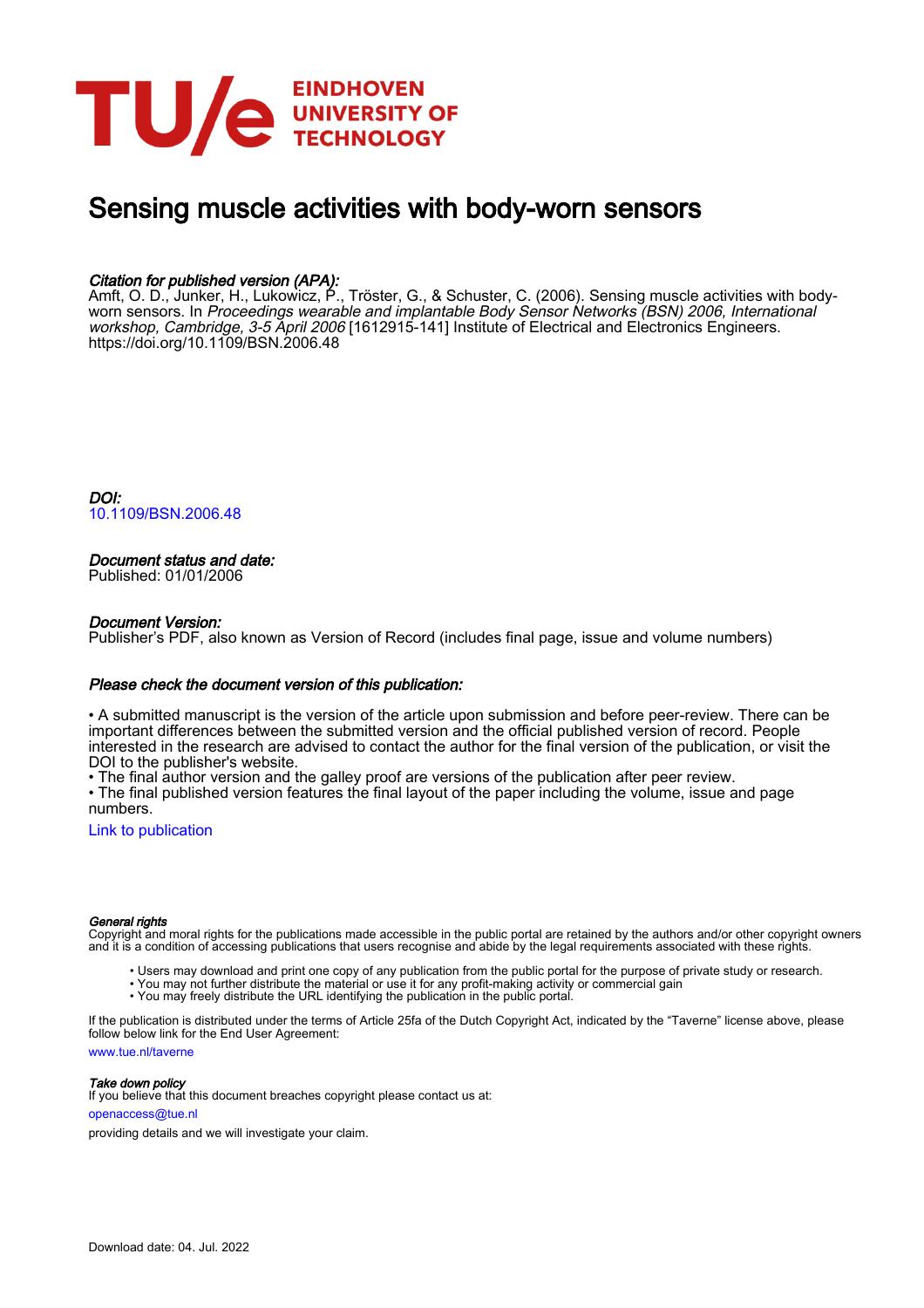# **Sensing Muscle Activities with Body-Worn Sensors**

Oliver Amft<sup>1</sup>, Holger Junker<sup>2</sup>, Paul Lukowicz<sup>2</sup>, Gerhard Tröster<sup>1</sup>, Corina Schuster<sup>3</sup> Wearable Computing Lab, ETH Zurich, Switzerland Institute for Computer Systems and Networks, UMIT, Hall i. Tirol, Austria Reha Rheinfelden, Switzerland

#### **Abstract**

*We demonstrate that simple, unobtrusive sensors attached to the lower arm can be used to capture muscle activations during specific hand and arm activities such as grasping. Specifically, we investigate the use of force sensitive resistors and fabric stretch sensors, that can both be easily integrated into clothing. We use the above sensors to detect the contractions of arm muscles. We present and compare the signals that both sensors produce for a set of typical hand actions. We finally argue that they can provide important information for activity recognition.*

# **1. Introduction**

Many human activities involve arm actions. Key characteristics of such actions are arm motions, hand activities and the force applied to the object the user is interacting with. As an example, consider taking a sip from a small glass of water as opposed to drinking from large beer mug. The arm motions are virtually the same. The difference lies in the way the object is grasped (slightly bent fingers around the glass vs. fully closed hand on the mug handle) and the weight of the object itself.

While movements of the lower arm can be sensed unobtrusively, e.g using inertial or bending sensors integrated into the garment, capturing hand actions typically requires the use of instrumented gloves which can be cumbersome to wear. Alternatively the electrical activity of muscle contractions can be sensed (see related work). However, this requires complex signal processing schemes and the use of electrodes, that are difficult to handle. As a consequence, most wearable activity recognition work is based on arm motion analysis only, ignoring potentially important information contained in hand motions.

In this paper, we evaluate the use of two sensor types mounted on the lower arm to detect arm and hand activities. The work is based on two well known facts: (1) hand motions are controlled by muscles of the lower arm and (2) muscle contractions are accompanied by a change of muscle circumference [2]. From the above considerations, we investigate the use of force sensitive resistors (FSRs) and fabric stretch sensors unobtrusively mounted on the lower arm to capture muscle volume changes related to hand and arm activities.

This work describes the results of initial experiments conducted to determine if the above approach produces meaningful signals for relevant activities and which of the two sensors is more suitable for the task. However, the work does not deal with automatic recognition of different activities from the sensor signals, which is subject of ongoing and future work.

In Section 2 and 3 we discuss our sensing approach and briefly explain our experimental setup, respectively. Section 4 presents the results of our evaluation. We conclude our work by discussing the practical applications of the sensing approach in context-aware applications and medical practice in Section 5.

# **1.1 Related Work**

Various gloves have been developed to directly acquire actions of the hands, e.g. as maintenance computer input [3]. While such instrumented gloves allow for a very fine-grained finger activity monitoring, their use is obviously restricted to applications, where they are no burden to the user and where they do not interfere with the user's activity.

Systems have been developed that use muscle contraction e.g. to control computer interfaces or to monitor rehabilitation improvements in stroke patients. To date, the use of electro-myographic (EMG) electrodes are the primary choice for such applications, e.g. for flight control [5] or treatment feedback for hemiplegic patients [1].

However the surface electrodes used to capture Electromyographic signals require very good contact with the human skin to keep artifacts low. Ideally, the electrodes provide a moisturising gel and are attached to cleaned, fat-free and hairless skin. The acquisition of muscle contractions using non-gel electrodes in mobile systems has been shown mostly for Electrocardiogram (ECG) applications, e.g. [4], however with varying accuracy.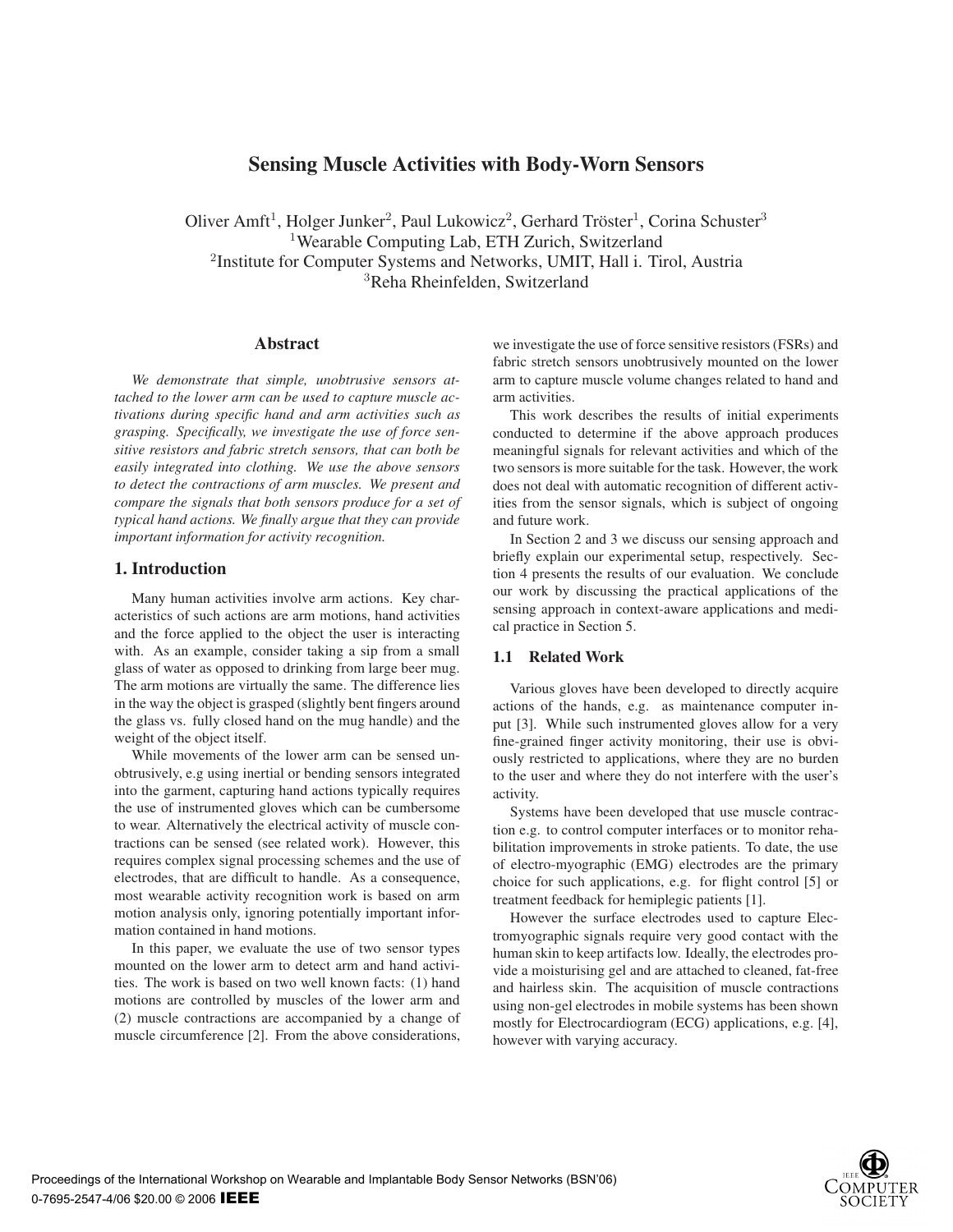# **2 Sensing Approach**

For the detection of lower arm muscle activation we propose to use simple, low cost sensors to meet the following requirements: unobtrusive integration into garments, small power consumption for extended lifetime and simple interfacing. We investigate force sensitive resistors (FSRs) and Carbon-loaded rubber fabrics to detect the muscle activation by sensing its mechanical deformation.

# **2.1 Sensing Devices**

**Force Sensitive Resistor:** A Force sensitive resistor is a polymer thick film device which changes its resistance according to the force applied to its active surface. The resistance is inversely proportional to the applied load. If unloaded and unbent, the stand-off resistance of the FSR is typically very high (larger than  $1\text{M}\Omega$ ) and decreases to several kΩ. Force sensitive resistors require only a simple interface, consume little power, are unobtrusive and lightweight. Thus, they are ideal for wearable applications.

**Fabric stretch sensor:** A conductive carbon-loaded rubber can be vulcanised on an elastic textile to yield a conductive fabric. The electrical resistance of this fabric depends on its stretch. Thus it can be used as a strain sensor. When elongated, the resistance increases. However the resistance is highly non-linear in its reaction to strain and exhibits hysteresis which can be problematic in some applications. Such carbon-loaded rubber fabrics are lightweight and can easily be integrated into a garment. In the light of wearable computing, attempts have already been made to use such sensors to detect body postures and arm gestures, e.g. [3].

### **2.2. Physiological Aspects**

Every skeletal muscle consists of three parts: a muscle belly and two tendon ends. The muscle contraction is caused by an activation potential transferred via nervemuscle connections. This property is used by EMG to derive a voltage measured with electrodes.

The muscle belly contains multiple muscle patches. Each muscle patch consists of muscle fibres build from filaments. During a muscle contraction the filaments in every muscle fibre slide against each other [2]. The contraction can be perceived visually as an increase of the muscle belly circumference due to the filament slide. This fact is exploited in our sensing approach.

While EMG surface electrodes are typically attached to the ends of the muscle belly, we intend to place our sensors directly on the belly centre, where the deformation is expected to be largest.

# **3. Experiments**

We have found that during isometric activity (strain against resistance) of the lower arm and hand grasp activity

mainly two muscles of the lower arm are active: M. brachioradialis and M. extensor carpi radialis longus. From this observation we derived 4 distinctive actions of the lower right arm and the hand that activate those muscles.

**Protocol:** The actions were executed by test subjects sitting on a chair. During all actions, the activations of relevant muscles were independently recorded using two sensor setups and two EMG channels sampled at 2kHz for comparison. For each action, 20 repetitions were recorded per sensor setup from 2 subjects. In order to verify our sensing approach, we examined the main functions of the selected muscles in isolation (Action 1 and 2), while action 3 and 4 consist of functional activities. The following list details the experimental procedure:

**Action 1:** *Upward movement of lower arm against resistance.* The subject was sitting on the chair with the elbow joint initially lying on the arm-rest. The lower arm was oriented in neutral position between pronation and supination with an initial flexion of 90° to the upper arm. In this position the maximum strength of M. brachioradialis can be obtained. The arbitrary isometric contraction against a distal resistance at the lower arm was evaluated.

**Action 2:** *Outward bending of hand.* The initial position was the same as in Action 1. The evaluated action consists of a dorsal extension combined with slight radial abduction of the hand.

**Action 3:** *Opening and closing hand (grasping motion).* The initial position was the same as in Action 1. The hand was closed and opened to imitate a grasping activity.

**Action 4:** *Lifting of heavy object with right arm.* The subject was sitting on the chair. The lifting object is grasped with the hand and lifted from a table in front of the subject.

The following sensor setup reflects the required interface and attachment for each sensor type:



**Figure 1. Placement of FSRs on the lower arm. (Larger white disks are the EMG electrodes.)**

Setup 1: In a first setup, we attach two force sensitive resistors to the lower arm onto the belly centres of the two

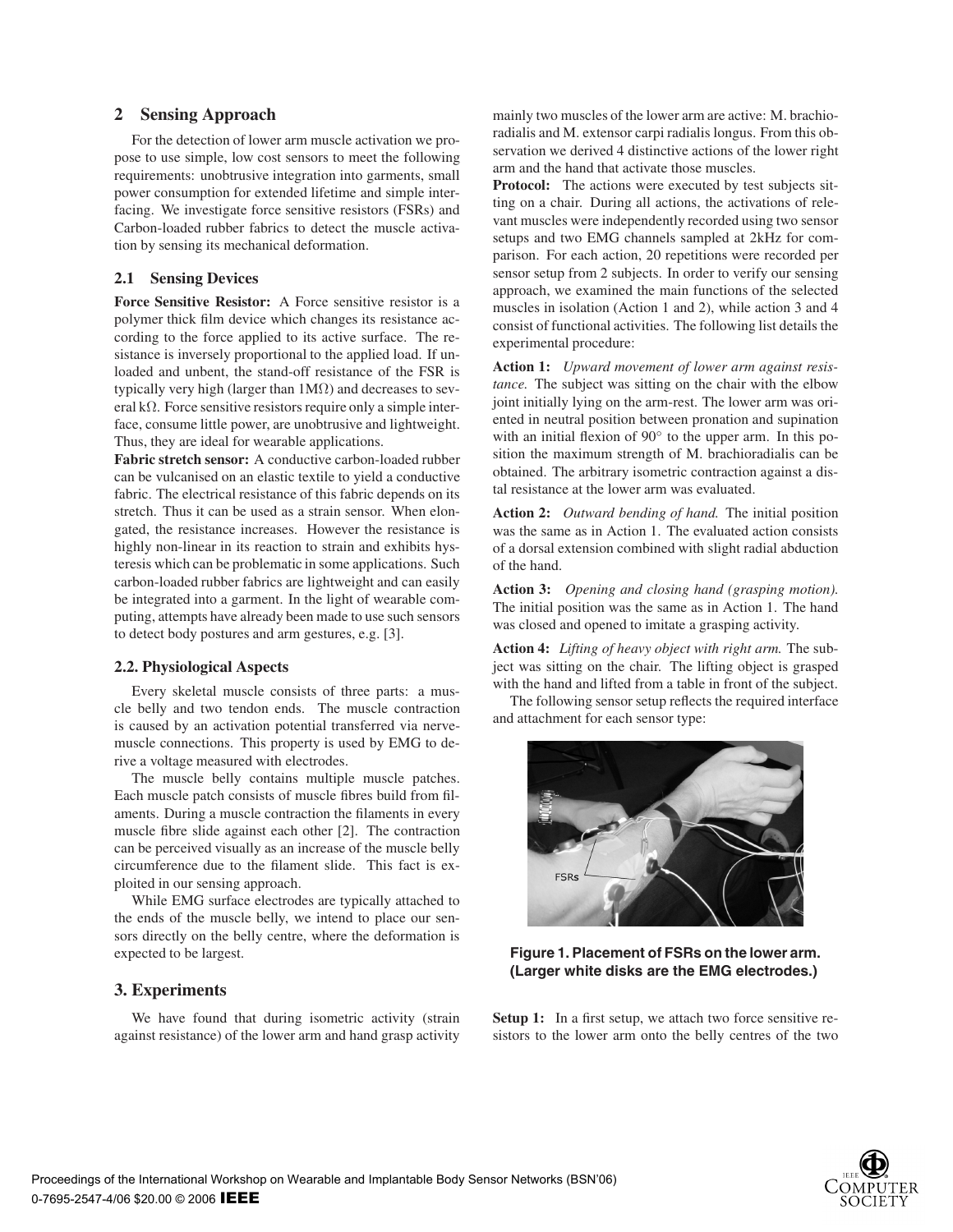muscles under consideration using (cf. Fig. 1). We then interface the two FSRs to a simple circuitry (cf. Fig. 3(a)). We use a signal processor to convert the voltage above the 100kΩ resistor (cf. Fig. 3(a)) into 8 bit values using a sampling frequency of 10 Hz.



**Figure 2. Placement of fabric stretch sensor. (Larger white disks are the EMG electrodes.)**

**Setup 2:** In the second setup, we wrap the conductive fabric material around the lower arm covering the belly centres of the two muscles under consideration. The bandage is slightly stretched when the lower arm is relaxed and fixed using velcro. In order to measure the changing resistance of the fabric stretch sensor, we use a Wheatstone bridge depicted in figure 3(b).



**Figure 3. Interface circuitry.**

# **4. Results**

#### **4.1. Force Sensitive Resistors**

Figure 4 depicts the signals of the FSRs during execution of the four distinctive actions described in the previous section. The horizontal lines in the graph highlight signal sections where the corresponding EMG amplitude exceeds a specific threshold value, indicating muscle activity. A comparison between those lines and the FSR signals in

| Table 1. Number of muscle activations derived |  |
|-----------------------------------------------|--|
| from the sensors during execution.            |  |

|          |        | <b>FSRs</b> |             | Fabric |
|----------|--------|-------------|-------------|--------|
| Action   | Total  | M. ext. c.  | M. brachio- |        |
|          | events | rad. longus | radialis    |        |
|          | 40     |             |             | 40     |
|          | 40     | 39          |             | 40     |
| <u>າ</u> | 4(     | 40          |             | 40     |
|          |        |             |             | 39     |

Figure 4 shows a clear correlation indicating that muscle activity monitoring is feasible using FSRs. Furthermore, we see that for action 2 and 3, only the FSR at the M. extensor carpi radialis longus is "triggered", whereas for action 1 only the FSR mounted on the M. brachioradialis exhibits activity. Action 4 triggers both sensors. We have used the activity indication derived from the EMG amplitude to evaluate whether the FSRs have detected the muscle activations properly using a simple threshold detector on the FSR signal amplitudes (cf. Tab. 1). The results indicate that the FSRs can be used to monitor individual muscles.





**Figure 4. Signals of the FSRs sensors.**

#### **4.2. Fabric Stretch Sensor**

For the fabric stretch sensor, we can make the following observations (cf. Fig.5): For any of the four actions, the stretch sensor signal changes when the action is executed. These changes indicate a change in the circumference of the lower arm. Note that signal amplitudes cannot be directly compared due to the different gain settings of the differential amplifier for each action.